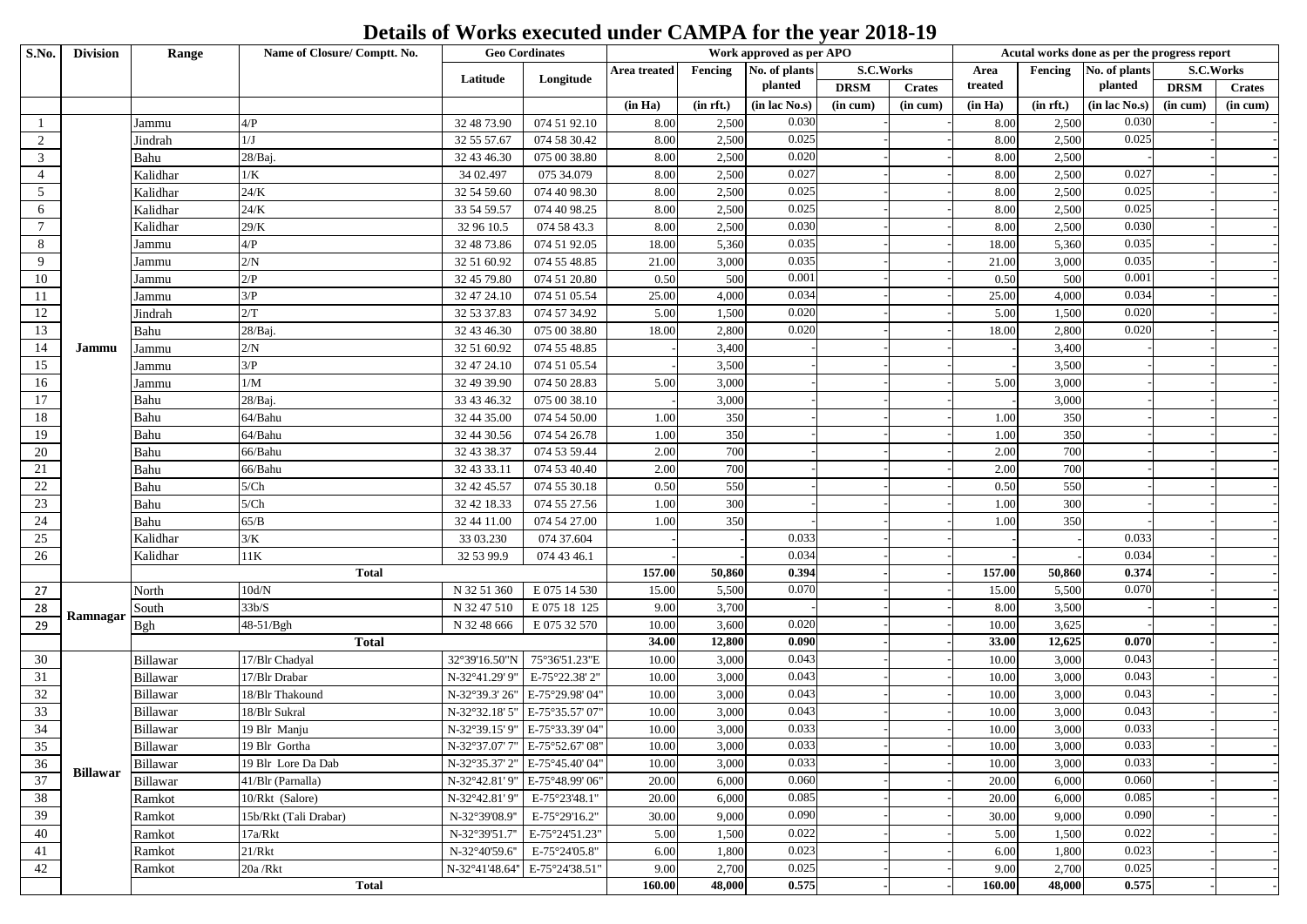| 43     |                      | Basohli  | 18c/Bsl Garnol-I Dam Side   | 32°30'48.1"N                                          | 75°46'40.40"E | 3.00   | 1,250   | 0.010 |         |         | 3.00   | 1,250  | 0.010 |         |         |
|--------|----------------------|----------|-----------------------------|-------------------------------------------------------|---------------|--------|---------|-------|---------|---------|--------|--------|-------|---------|---------|
| 44     |                      | Basohli  | 18c/Bsl Garnol-II Dam Side  | 32°30'36.00"N                                         | 75°46'34.01"E | 3.00   | 1,250   | 0.010 |         |         | 3.00   | 1,250  | 0.010 |         |         |
| 45     |                      | Basohli  | 18c/Bsl Garnol-III Dam Side | 32°30'53.60"N                                         | 75°40'44.80"E | 3.00   | 1,250   | 0.010 |         |         | 3.00   | 1,250  | 0.010 |         |         |
| 46     |                      | Basohli  | 18c/Bsl Garnol-IV           | 32°30'43.9"N                                          | 75°46'39.00"E | 3.00   | 1,200   | 0.010 |         |         | 3.00   | 1,200  | 0.010 |         |         |
| 47     |                      | Basohli  | 18c/Bsl Garnol-V            | 32°30'43.6"N                                          | 75°46'39.5"E  | 3.00   | 1,200   | 0.010 |         |         | 3.00   | 1,200  | 0.010 |         |         |
| 48     |                      | Basohli  | 18c/Bsl Garnol-VI           | 32°30'43.3"N                                          | 75°46'39.8"E  | 2.00   | 1,100   | 0.010 |         |         | 2.00   | 1,100  | 0.010 |         |         |
| 49     |                      | Basohli  | 18c/Bsl Garnol-VII          | 32°30'40.6"N                                          | 75°46'31.10"E | 3.00   | 1,250   | 0.010 |         |         | 3.00   | 1,250  | 0.010 |         |         |
| 50     |                      | Basohli  | 18c/Bsl Garnol-VIII         | 32°30'40.30"N                                         | 75°46'31.60"E | 3.00   | 1,250   | 0.010 |         |         | 3.00   | 1,250  | 0.010 |         |         |
| 51     |                      | Basohli  | 21/Bsl Zero More -I         | 32°32'0.20"N                                          | 75°45'54.70"E | 4.00   | 1,500   |       |         |         | 4.00   | 1,500  |       |         |         |
| 52     |                      | Basohli  | 21/Bsl Zero More -II        | 32°32'03.8"N                                          | 75°45'44.10"E | 3.00   | 1,250   | 0.003 |         |         | 3.00   | 1,250  | 0.003 |         |         |
| 53     |                      | Basohli  | 24/Bsl Kagdera-I            | 32°32'51.09"N                                         | 75°45'45.90"E | 3.00   | 1,250   | 0.010 |         |         | 3.00   | 1,250  | 0.010 |         |         |
| 54     |                      | Basohli  | 24/Bsl Kagdera-II           | 32°33'3.3"N                                           | 75°45'44.20"E | 3.00   | 1,250   | 0.008 |         |         | 3.00   | 1,250  | 0.008 |         |         |
| 55     |                      | Basohli  | 24/Bsl Kagdera-III          | 32°33'0.70"N                                          | 75°45'44.4"E  | 3.00   | 1,250   | 0.009 |         |         | 3.00   | 1,250  | 0.009 |         |         |
| 56     |                      | Basohli  | 20/Bsl Rehan-I              | 32°31'21.00"N                                         | 75°47'48.00"E | 3.00   | 1,250   | 0.004 |         |         | 3.00   | 1,250  | 0.004 |         |         |
| 57     |                      | Basohli  | 20/Bsl Rehan-II             | 32°31'22.50"N                                         | 75°47'51.10"E | 3.00   | 1,250   | 0.004 |         |         | 3.00   | 1,250  | 0.004 |         |         |
| 58     |                      | Basohli  | 20/Bsl Rehan-III            | 32°31'22.60"N                                         | 75°47'51.20"E | 3.00   | 1,250   | 0.004 |         |         | 3.00   | 1,250  | 0.004 |         |         |
| 59     |                      | Basohli  | 21/Bsl Zero More Closure    | 32°32'01.5"N                                          | 75°46'09.5"E  | 10.00  | Already | 0.038 |         |         | 10.00  |        | 0.038 |         |         |
| 60     |                      | Basohli  | 8/Bsl Jhankar-II-A          | 32°33'47.78"N                                         | 75°45'52.64"E | 20.00  | fenced  | 0.070 |         |         | 20.00  |        | 0.070 |         |         |
| 61     |                      | Basohli  | 8/Bsl Jhankar-II-B          | 32°33'53.13"N                                         | 75°45'39.57"E | 20.00  | during  | 0.065 |         |         | 20.00  |        | 0.065 |         |         |
| 62     | <b>Basohli</b>       | Basohli  | 8/Bsl Jhankar-II-C          | 32°34'3.44"N                                          | 75°45'30.02"E | 20.00  | 2017-18 | 0.065 |         |         | 20.00  |        | 0.065 |         |         |
| 63     |                      | Basohli  | 18a/Bsl Sabar - II          | 32°30'8.15"N                                          | 75°41'37.78"E | 20.00  | 6,000   | 0.030 |         |         | 20.00  | 6,000  | 0.030 |         |         |
| 64     |                      | Billawar | 43/Blr Rehalta              | 32°31'37.93"N                                         | 75°38'47.10"E | 5.00   | 1,140   | 0.001 |         |         | 5.00   | 1,140  | 0.001 |         |         |
| 65     |                      | Basohli  | 15/Bsl Shorighat-III        | 32°31'27.42"N                                         | 75°39'49.55"E | 16.00  | 4,450   | 0.025 |         |         | 16.00  | 4,450  | 0.025 |         |         |
| 66     |                      | Basohli  | 15/Bsl Shorighat-II         | 32°31'27.71"N                                         | 75°39'49.55"E | 10.00  |         | 0.030 |         |         | 10.00  |        | 0.030 |         |         |
| 67     |                      | Billawar | 52/Blr Ambughat             | 32°33' 00.1"N                                         | 75°36' 49.9"E | 10.00  |         | 0.030 |         |         | 10.00  |        | 0.030 |         |         |
| 68     |                      | Billawar | 52/Blr Khuban               | 32°33′ 00.1"N                                         | 75°36' 49.9"E | 9.00   | Already | 0.030 |         |         | 9.00   |        | 0.03C |         |         |
| 69     |                      | Billawar | 43/Blr Pumrindi             | 32°30'19.4"N                                          | 75°41'28.1"E  | 7.00   | fenced  | 0.020 |         |         | 7.00   |        | 0.020 |         |         |
| 70     |                      | Billawar | 43/Blr Gandirboli           | 32°30' 20.6"N                                         | 75°41′28.1″E  | 6.00   | during  | 0.015 |         |         | 6.00   |        | 0.015 |         |         |
| 71     |                      | Billawar | 44/Blr Sulari More          | 32°34'59.28"N                                         | 75°41'39.31"E | 5.00   | 2017-18 | 0.030 |         |         | 5.00   |        | 0.030 |         |         |
| $72\,$ |                      | Billawar | 44/Blr Dambra More          | 32°34'59.28"N                                         | 75°41'39.31"E | 8.00   |         | 0.025 |         |         | 8.00   |        | 0.025 |         |         |
| 73     |                      | Billawar | 43/Blr Tokra Morh- IInd     | 32°32'50.15"N                                         | 75°37'44.23"E | 14.00  |         | 0.014 |         |         | 14.00  |        | 0.014 |         |         |
| 74     |                      | Billawar | 52/Blr Ambughat (R.S)       | 32°30'51.70"N                                         | 75°38'53.20"E | 6.00   | 1,200   | 0.005 |         |         | 6.00   | 1,200  | 0.005 |         |         |
| 75     |                      | Billawar | 52/Blr Ambughat (L.S.)      | $32^{\circ}30^{\prime}51.75^{\prime\prime}\mathrm{N}$ | 75°38'53.31"E | 7.00   | 1,200   | 0.005 |         |         | 7.00   | 1,200  | 0.005 |         |         |
| 76     |                      | Bani     | 84/Bni Mandool              | 32°39'37.55"N                                         | 75°51'59.53"E | 20.00  | 6,000   | 0.040 |         |         | 20.00  | 6,000  | 0.040 |         |         |
| 77     |                      | Bani     | 69/Bni Bani-I               | 32°70'94.60"N                                         | 75°81'52.29"E | 3.00   | 1,200   | 0.005 |         |         | 3.00   | 1,200  | 0.005 |         |         |
| 78     |                      | Bani     | 06/Bni Bani-II              | 32°71'90.02"N                                         | 75°81'45.27"E | 3.00   | 1,200   | 0.005 |         |         | 3.00   | 1,200  | 0.005 |         |         |
| 79     |                      | Bani     | 68/Bni Amnota Strip-III     | 32°41'36.55"N                                         | 75°52'56.53"E | 3.00   | 1,200   | 0.005 |         |         | 3.00   | 1,200  | 0.005 |         |         |
|        |                      |          | <b>Total</b>                |                                                       |               | 270.00 | 43,590  | 0.674 |         |         | 270.00 | 43,590 | 0.674 |         |         |
| 80     |                      | Udhampur | 14/U                        | 32°54'20.65"N                                         | 75° 0'13.15"E | 22.00  | 6,600   | 0.041 |         |         | 22.00  | 6,600  | 0.041 |         |         |
| 81     |                      | Dudu     | 5/D                         | 32°55'12.72"N                                         | 75°26'1.50"E  | 22.00  | 6,600   | 0.050 |         |         | 22.00  | 6,600  |       |         |         |
| 82     |                      | Dudu     | 84/D                        | 32°58'52.40"N                                         | 75°16'56.61"E | 10.00  | 3,000   | 0.020 | 70      |         | 10.00  | 3,000  | 0.020 | 70      |         |
| 83     |                      | Udhampur | 45/U                        | 32°58'18.54"N                                         | 75° 4'57.62"E | 20.00  | 6,000   | 0.080 |         |         | 20.00  | 6,000  | 0.080 |         |         |
| 84     |                      | Udhampur | State Land                  | 33° 0'32.59"N                                         | 75°13'16.54"E | 1.50   | 1,300   | 0.003 |         |         | 1.50   | 1,300  | 0.003 |         |         |
| 85     | <b>Udhampur</b> Dudu |          | $5/D-II$                    | 32°55'11.23"N                                         | 75°26′1.51″E  | 15.00  | 4,500   | 0.040 |         |         | 15.00  | 4,500  | 0.040 |         |         |
| 86     |                      | Dudu     | 71/D                        | 32°56'0.64"N                                          | 75°22'38.15"E | 22.00  | 6,600   | 0.050 |         |         | 22.00  | 6,600  | 0.050 |         |         |
| 87     |                      | Dudu     | 28a/D                       | 32°52'49.90"N                                         | 75°30'27.80"E | 22.00  | 6,600   | 0.050 |         |         | 22.00  | 6,600  |       |         |         |
| 88     |                      | Udhampur | <b>Dhar Road</b>            |                                                       |               |        |         | 0.085 |         |         |        |        | 0.085 |         |         |
| 89     |                      | Udhampur | Gangera Hills 64/U          | 32°57'38.70"N                                         | 75° 8'20.88"E | 30.00  |         |       | 135     | 152     | 30.00  |        |       | 135     | 152     |
|        |                      |          | <b>Total</b>                |                                                       |               | 164.50 | 41,200  | 0.419 | 205.000 | 152.250 | 164.50 | 41,200 | 0.319 | 205.000 | 152.250 |
| 90     |                      | Kathua   | 4/K, Logate                 | 32°29'.79.5"N                                         | 75°27'47.8" E | 50.00  | 15,000  | 0.060 |         |         | 50.00  | 15,000 | 0.060 |         |         |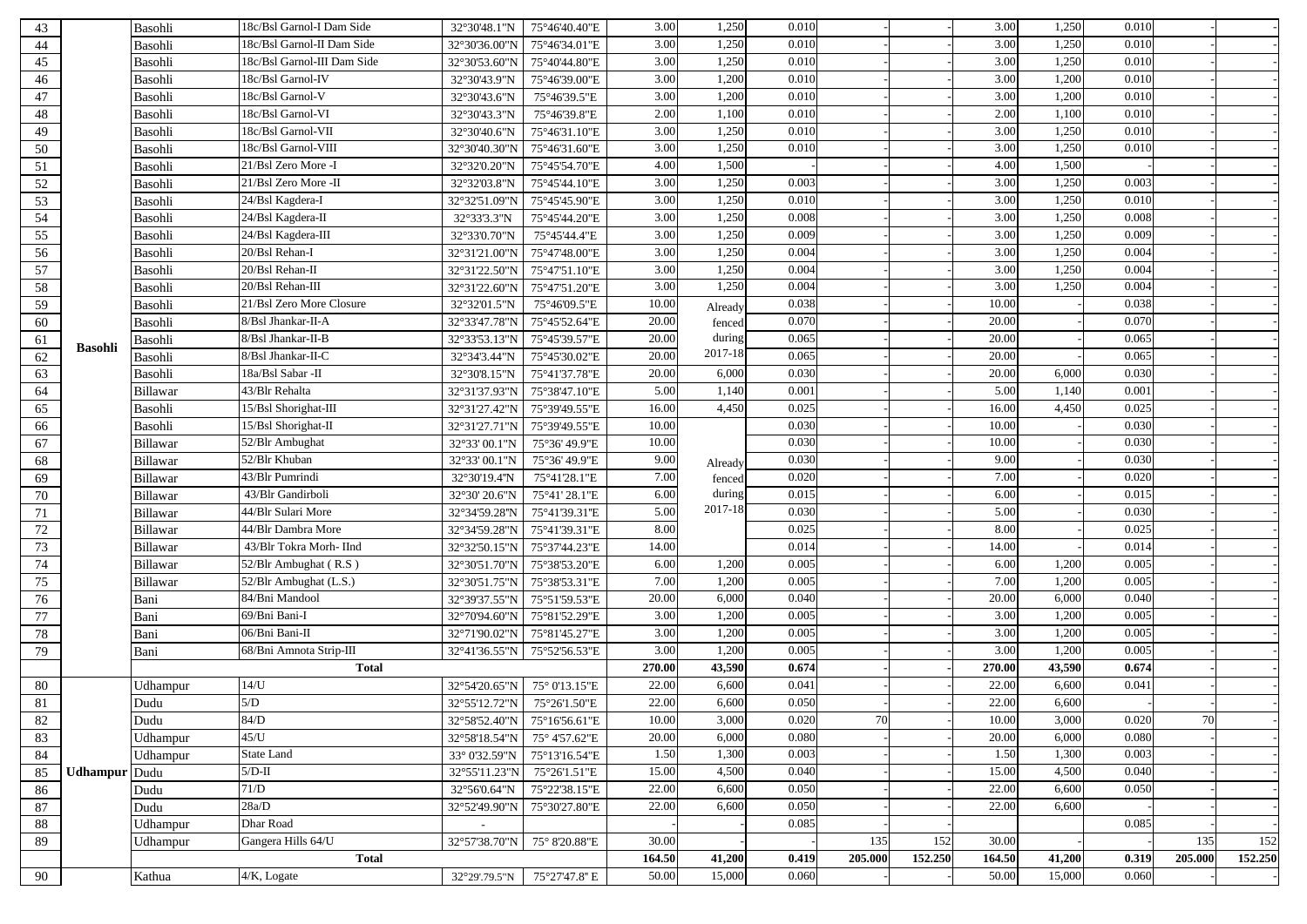| 91         |                                | Kathua            | Kathua city                           | $32^0$ 32'.07.74"N                                   | 7517'47.7" E               |              | 11,890         | 0.040          |         |       |              | 11,890         | 0.040          |       |       |
|------------|--------------------------------|-------------------|---------------------------------------|------------------------------------------------------|----------------------------|--------------|----------------|----------------|---------|-------|--------------|----------------|----------------|-------|-------|
| 92         |                                | Kathua            | Kathua city (near Easy day)           | 32 <sup>0</sup> 22'.46.09"N                          | 7531' 18.90"E              |              | 550            |                |         |       |              | 550            |                |       |       |
| 93         |                                | Jasrota           | 77/J,Saida                            | 32°30'.29.34"N                                       | 7524' 32.38"E              | 20.00        | 6,000          | 0.060          |         |       | 20.00        | 6,000          | 0.060          |       |       |
| 94         |                                | Jasrota           | 16/, Galak                            | $32^0$ 36' 08.06"N                                   | 7520' 52.4"E               | 20.00        | 6,000          | 0.060          |         |       | 20.00        | 6,000          | 0.060          |       |       |
| 95         | Kathua                         | Jasrota           | 47/J, Chatryal                        | 32 <sup>0</sup> 31'38.73"N                           | 7524' 22.59"E              | 20.00        | 6,000          |                |         |       | 20.00        | 6,000          |                |       |       |
| 96         |                                | Jasrota           | 33/J, Koli koper                      | 32°34'37.64"N                                        | 7522'07.90"E               | 20.00        | 5,800          |                |         |       | 20.00        | 5,800          |                |       |       |
| 97         |                                | Jasrota           | 72/J, Bheya Kamad                     | 32°31'01.21"N                                        | 7517'11.29"E               | 30.00        | 9,000          |                |         |       | 30.00        | 9,000          |                |       |       |
| 98         |                                | Soil Conservation | 80-81/J, Jamble/Dhore                 | 32°30'37.23"N                                        | 7522'20.56"E               | 30.00        | 9,000          | 0.060          |         |       | 30.00        | 9,000          | 0.060          |       |       |
|            |                                |                   | <b>Total</b>                          |                                                      |                            | 190.00       | 69,240         | 0.280          |         | 5.000 | 190.00       | 69,240         | 0.280          |       | 5.000 |
| 99         |                                | Mahorgarh         | $13/B$                                | 32 <sup>0</sup> 39'19.96"                            | 75°12'47.05"               | 18.00        | 5,425          | 0.074          |         |       | 18.00        | 5,425          | 0.074          |       |       |
| 100        |                                | Samba             | 3/D                                   | 32 <sup>0</sup> 37'34.4"                             | $75^0$ 06'13.2"            | 8.00         | 2,500          | 0.032          |         |       | 8.00         | 2,500          | 0.032          |       |       |
|            |                                | Samba             | 45/B & 43/B                           | 32 <sup>0</sup> 34'57.37'                            | $75^0$ 17'26.26"           | 22.00        | 6,900          | 0.090          |         |       | 22.00        | 6,900          | 0.073          |       |       |
| 101        |                                | Purmandal         |                                       |                                                      |                            | 8.00         | 2,500          | 0.032          |         |       | 8.00         | 2,500          | 0.032          |       |       |
| $102\,$    |                                |                   | 44/D (B)                              | 32 <sup>0</sup> 40'39.48"                            | 75 <sup>0</sup> 01'05.75"  | 8.00         | 2,500          | 0.032          |         |       | 8.00         | 2,500          | 0.032          |       |       |
| 103        | Samba                          | Purmandal         | 20/D                                  | $32^{0}42'16.23'$                                    | 75 <sup>0</sup> 05'03.72"  | 20.00        | 6,000          | 0.080          |         |       | 20.00        | 6,000          | 0.080          |       |       |
| 104        |                                | Purmandal         | 44/D(A)                               | 32 <sup>0</sup> 40'34.62'                            | 75 <sup>0</sup> 01'25.30"  |              |                |                |         |       |              |                |                |       |       |
| 105        |                                | Purmandal         | 46/D                                  | 32 <sup>0</sup> 35'53.30"                            | 75 <sup>0</sup> 10'52.36"  | 8.00         | 2,500          | 0.032          |         |       | 8.00         | 2,500          | 0.032          |       |       |
| 106        |                                | Samba             | $32^0$ 35'58.1'<br>44/B               |                                                      | $75^0$ 17'11.04"           | 8.00         | 2,500          | 0.032          |         |       | 8.00         | 2,500          | 0.032          |       |       |
| $107\,$    |                                | Mahorgarh         | 14/B                                  | 32 <sup>0</sup> 39'19.96'                            | $75^012'47.05''$           | 10.00        | 2,900          | 0.040          |         |       | 10.00        | 2,900          | 0.040          |       |       |
|            |                                |                   | <b>Total</b>                          |                                                      |                            | 110.00       | 33,725         | 0.444          |         |       | 110.00       | 33,725         | 0.427          |       |       |
| 108        |                                |                   | $30/B-I$                              | 32° 32' 28.00" N                                     | $75^{\rm o}$ 50'19.00"E    | 9.00         | 2,700          | 0.029          | 60      |       | 9.00         | 2,700          | 0.029          |       |       |
| 109        |                                |                   | $30/B-II$                             |                                                      |                            | 8.00         | 2,620          | 0.025          |         |       | 8.00         | 2,620          | 0.025          |       |       |
| 110        |                                |                   | $33/B-I$                              | 32° 33' 53.00" N                                     | $75^{\rm o}$ 51'33.00"E    | 8.00         | 2,600          | 0.028          | 40      |       | 8.00         | 2,600          | 0.028          |       |       |
| 111        |                                |                   | $33/B-III$                            | 32 <sup>0</sup> 33'29.00" N                          | 75 <sup>0</sup> 51'19.00"E | 8.00         | 2,630          | 0.028          | 20      |       | 8.00         | 2,630          | 0.028          |       |       |
| 112        |                                |                   | $31/B-II.$                            | 32 <sup>0</sup> 33'07.00" N                          | $75^{\rm o}$ 50'36.00"E    | 8.00         | 2,580          | 0.030          | 40      |       | 8.00         | 2,580          | 0.030          |       |       |
| 113        |                                |                   | $33/B-V.$                             |                                                      |                            | 8.00<br>9.00 | 2,680<br>2,720 | 0.032<br>0.028 | 60      |       | 8.00<br>9.00 | 2,680<br>2,720 | 0.030<br>0.028 |       |       |
| 114<br>115 | <b>ETF</b> Project<br>Division | ETF Range I & II  | $31/B-I.$<br>$31/B-III.$              | 32° 33'19.99" N                                      | $75^{\rm o}$ 50'32.07"E    | 8.00         | 2,400          | 0.020          |         |       | 8.00         | 2,400          | 0.020          |       |       |
|            |                                |                   |                                       |                                                      |                            | 8.00         | 2,610          | 0.030          |         |       | 8.00         | 2,610          | 0.030          |       |       |
| 116<br>117 |                                |                   | 33/B-IV<br>$31/B-V$                   |                                                      |                            | 8.00         | 2,595          | 0.026          |         |       | 8.00         | 2,595          | 0.026          |       |       |
| 118        |                                |                   | $31/B-IV$                             |                                                      |                            | 8.00         | 2,680          | 0.020          |         |       | 8.00         | 2,680          | 0.020          |       |       |
| 119        |                                |                   | $33/B-II.$                            | 32° 30'05.09" N                                      | $75^{\text{o}}$ 48'46.00"E | 25.00        | 8,000          | 0.080          | 40      |       | 25.00        | e-tender       | e-tender       |       |       |
| 120        |                                |                   | 34/B                                  | $32^{\rm o}$ 34'52.05" N                             | $75^{\rm o}$ 52'19.03"E    | 25.00        | 8,000          | 0.070          | 60      |       | 25.00        | e-tender       | e-tender       |       |       |
|            |                                |                   | <b>Total</b>                          |                                                      |                            | 140.00       | 44,815         | 0.446          | 320.000 |       | 140.00       | 28,815         | 0.294          | 1.540 |       |
| 121        |                                |                   | Sainik Colony Sec D H. No. 308        | N32 <sup>0</sup> 40'23.19"                           | E74 54'44.95"              |              |                |                |         |       |              | 750            | 0.002          |       |       |
| 122        |                                |                   | Sainik Colony Sec D H. No. 73         | N32 <sup>0</sup> 40'47.48"                           | E74 54'39.64"              |              |                |                |         |       |              | 250            | 0.001          |       |       |
| 123        |                                |                   | Sainik Colony Sec D H. No.46/8        | N32 <sup>0</sup> 40'47.71'                           | E74 54'94.25"              |              |                |                |         |       |              | 450            | 0.001          |       |       |
| 124        |                                |                   | Sainik Colony Sec D H. No.283         | N32 <sup>0</sup> 40'25.11"                           | E74 54'41.38"              |              |                |                |         |       |              | 250            | 0.001          |       |       |
| 125        |                                |                   | Sainik Colony Sec D H. No.279 & 286   | N32°40'26.88"                                        | E74 54'40.10"              |              |                |                |         |       |              | 300            | 0.001          |       |       |
| 126        |                                |                   | Sainik Colony Sec E H. No. 623        | N32 <sup>0</sup> 40'20.37"                           | E74 54'38.25"              |              |                |                |         |       |              | 700            | 0.001          |       |       |
| $127\,$    |                                |                   | Sainik Colony Sec E H. No. 669        | N32 <sup>0</sup> 40'20.37"                           | E74 54'38.25"              |              |                |                |         |       |              | 200            | 0.000          |       |       |
| 128        |                                |                   | Sainik Colony Sec E H. No. 07         | $\text{N}32^{\text{0}}40^{\text{1}}36.52^{\text{1}}$ | E74 54'25.6"               |              |                |                |         |       |              | 250            | 0.001          |       |       |
| 129        |                                |                   | Sainik Colony Sec E H. No. 70/2 Extn. | N32 <sup>0</sup> 40'13.62"                           | E74 54'38.78"              |              |                |                |         |       |              | 400            | 0.001          |       |       |
| 130        |                                |                   | Sainik Colony Sec E H. No. 72/2 Extn. | N32 <sup>0</sup> 40'15.37"                           | E74 54'4.85"               |              |                |                |         |       |              | 300            | 0.000          |       |       |
| 131        |                                |                   | Sainik Colony Sec E H. No. 322        | N32 <sup>0</sup> 40'27.84"                           | E74 54'21.18"              |              |                |                |         |       |              | 700            | 0.001          |       |       |
| 132        |                                | Sunjwan Range     | Sainik Colony Sec E H. No. 104        | N32 <sup>0</sup> 40'29.04"                           | E74 54'31.67"              | Strip        |                |                |         |       | Strip        | 750            | 0.001          |       |       |
| 133        |                                |                   | Sainik Colony Sec E H. No. 286        | N32 <sup>0</sup> 40'24.60"                           | E74 54'27.18"              | Plantation   |                |                |         |       | Plantation   | 600            | 0.002          |       |       |
| 134        |                                |                   | Sainik Colony Sec F H. No. 384        | $N32^0$ 40'11.68"                                    | E74 54'16.61"              |              |                |                |         |       |              | 550            | 0.002          |       |       |
| 135        |                                |                   | Sainik Colony Sec F H. No. 395        | N32 <sup>0</sup> 40'12.97"                           | E74 54'15.56"              |              |                |                |         |       |              | 150            | 0.001          |       |       |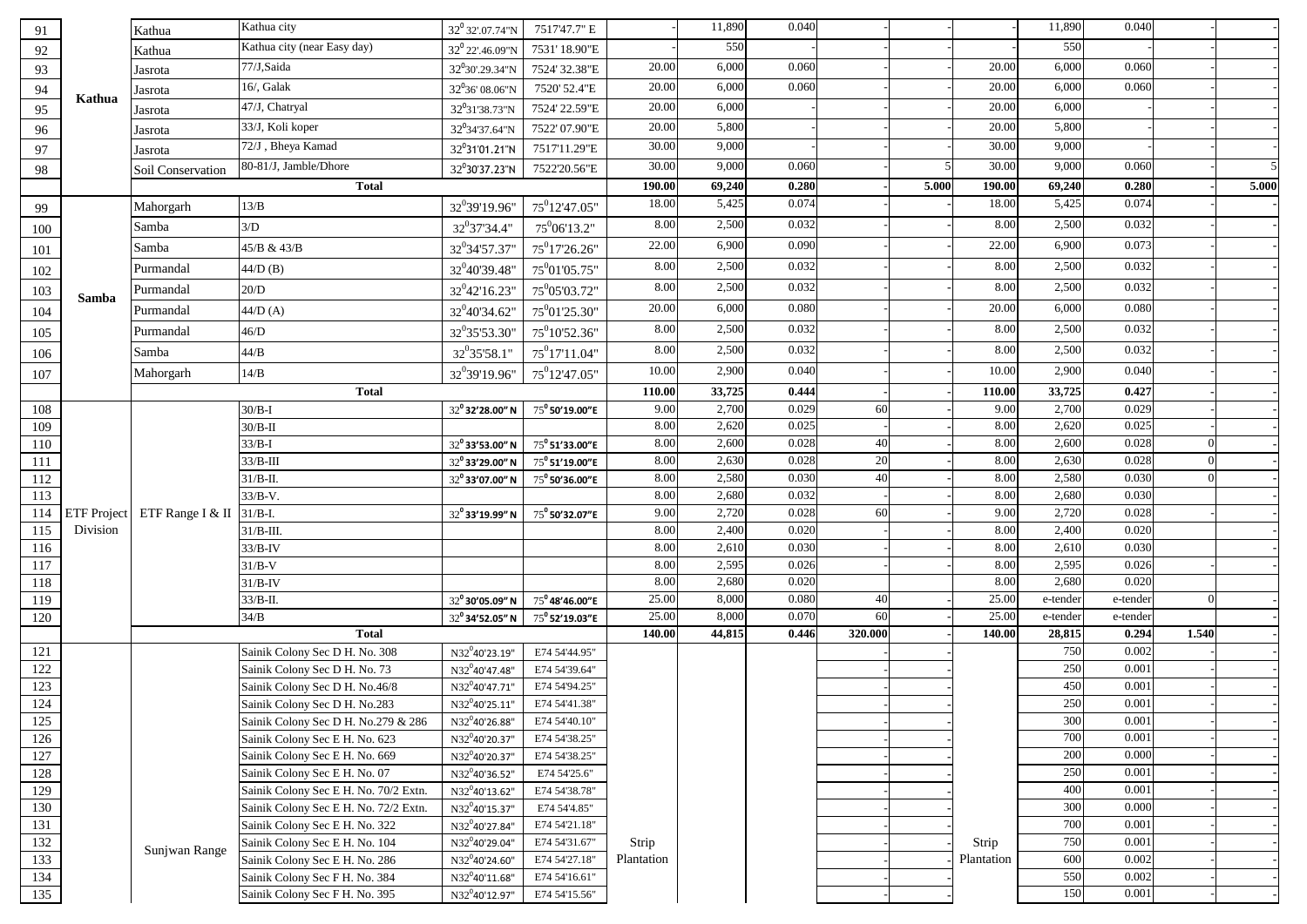| 136 |                 |                  | Sainik Colony Sec F H. No. 322         | N32 <sup>0</sup> 40'27.84"                 | E74 54'21.18" |                     |       |      |  |                     | 200 | 0.000 |  |
|-----|-----------------|------------------|----------------------------------------|--------------------------------------------|---------------|---------------------|-------|------|--|---------------------|-----|-------|--|
| 137 |                 |                  | Sainik Colony Sec F H. No. 306         | N32 40'12.84"                              | E74 54'21.18" |                     |       |      |  |                     | 200 | 0.000 |  |
| 138 |                 |                  | Sainik Colony Sec F H. No.318          | N32 40'12.84"                              | E74 54'21.18" |                     |       |      |  |                     | 450 | 0.000 |  |
| 139 |                 |                  | Sainik Colony SecG University Road     | N32°39'21.16"                              | E74 48'40.63" |                     |       |      |  |                     | 500 | 0.001 |  |
| 140 |                 |                  | Channi Rama Strip-I                    | $\rm N32^043'06.71''$                      | E74 54'02.76" |                     |       |      |  |                     | 650 | 0.001 |  |
| 141 |                 |                  | Channi Rama Strip-II                   | N32 <sup>0</sup> 43'06.71"                 | E74 54'02.76" |                     |       |      |  |                     | 700 | 0.001 |  |
| 142 |                 |                  | Sainik Colony Sec G H. No. 109         | N32 <sup>0</sup> 40'20.56"                 | E74 54'05.36" |                     |       |      |  |                     | 700 | 0.001 |  |
| 143 |                 |                  | Sainik Colony Sec G H. No. 200         | $\rm N32^040'21.01''$                      | E74 54'00.39" |                     |       |      |  |                     |     | 0.003 |  |
| 144 |                 |                  | Plantation in Tree Guards              |                                            |               |                     |       |      |  |                     |     | 0.022 |  |
| 145 |                 |                  | Airport Force Station along wallside   | $N32^041'32.86"$                           | E74 50'48.96" |                     |       |      |  |                     | 700 | 0.002 |  |
| 146 |                 |                  | Airport Force Station along canal side | N32 <sup>0</sup> 41'32.86"                 | E74 50'48.96" |                     |       |      |  |                     | 700 | 0.002 |  |
| 147 |                 |                  | Satwari along Canal                    | N32 <sup>0</sup> 41'32.84"                 | E74 50'48.92" |                     |       |      |  |                     | 600 | 0.002 |  |
| 148 |                 |                  | Opp. Military Hospital                 | N32 <sup>0</sup> 41'32.81"                 | E74 50'48.91" |                     |       |      |  |                     | 700 | 0.002 |  |
| 149 |                 |                  | Opp. National Inst. Of Hydrology       | N32 <sup>0</sup> 41'32.81"                 | E74 50'48.91" |                     |       |      |  |                     | 600 | 0.002 |  |
| 150 |                 |                  | Along Canal MH                         | N32 <sup>0</sup> 41'32.88"                 | E74 50'48.92" |                     |       |      |  |                     | 420 | 0.001 |  |
| 151 |                 |                  | Belicharana near Army Gate             | $\rm N32^041'51.52''$                      | E74 50'28.94" |                     |       |      |  |                     | 700 | 0.002 |  |
| 152 |                 |                  | Belicharana near canal head            | N32 <sup>0</sup> 41'51.52"                 | E74 50'28.94" |                     |       |      |  |                     | 700 | 0.002 |  |
| 153 |                 |                  | Animal Husbandry Belicharana           | N32 <sup>0</sup> 41'51.56"                 | E74 50'28.91" |                     |       |      |  |                     | 400 | 0.001 |  |
| 154 |                 |                  | Jeevan Nagar Lane No. 1                | N32 <sup>0</sup> 39'52.07"                 | E74 50'54.04" |                     |       |      |  |                     | 530 | 0.001 |  |
| 155 |                 |                  | Jeevan Nagar Lane No. 1-A              | N32°39'52.04"                              | E74 50'54.09" |                     |       |      |  |                     | 600 | 0.002 |  |
| 156 |                 |                  | Jeevan Nagar Lane No. 2                | N32°39'52.09"                              | E74 50'54.02" |                     |       |      |  |                     | 400 | 0.001 |  |
| 157 |                 |                  | Jeevan Nagar Lane No. 3                | N32°39'52.08"                              | E74 50'54.05" |                     |       |      |  |                     | 700 | 0.001 |  |
| 158 |                 |                  | Gandhi Nagar Green Belt Park           | $N32^0$ 39'7.57"                           | E74 51'23.07" | Strip<br>Plantation |       |      |  | Strip<br>Plantation | 500 | 0.003 |  |
| 159 |                 |                  | Trikuta Nagar                          | N32°40'51.06"                              | E74 52'58.57" |                     |       |      |  |                     | 700 | 0.001 |  |
| 160 |                 | <b>MFP</b> Range | Chopra Colony Trikuta Nagar Strip -I   | N32 <sup>0</sup> 40'51.10"                 | E74 52'58.52" |                     |       |      |  |                     | 700 | 0.001 |  |
| 161 |                 |                  | Chatha Army Gate No. 1                 | N32°39'53.23"                              | E74 49'06.93" |                     |       |      |  |                     | 700 | 0.001 |  |
| 162 |                 |                  | Chatha Army Gate No. 2                 | $N32^0$ 39'53.25"                          | E74 49'06.93" |                     | 36000 | 0.14 |  |                     | 700 | 0.001 |  |
| 163 | Urban           |                  | Chatha Along wall Army Camp            | N32°39'53.23"                              | E74 49'06.93" |                     |       |      |  |                     | 700 | 0.001 |  |
| 164 | Forestry        |                  | Chatha Morh                            | N32°39'05.88"                              | E74 49'41.67" |                     |       |      |  |                     | 450 | 0.001 |  |
| 165 | <b>Division</b> |                  | Chatha Govt. School                    | N32°39'06.90"                              | E74 49'42.65" |                     |       |      |  |                     | 570 | 0.001 |  |
| 166 |                 |                  | Chatha University opp. Army            | N32 <sup>0</sup> 42'58.36"                 | E7452'59.39"  |                     |       |      |  |                     | 600 | 0.001 |  |
| 167 |                 |                  | Qasim Nagar near Colony                | N32°43'07.92"                              | E74 52'36.69" |                     |       |      |  |                     | 670 | 0.001 |  |
| 168 |                 |                  | Qasim Nagar near Bridge                | N32 <sup>0</sup> 43'07.94"                 | E74 52'36.68" |                     |       |      |  |                     | 600 | 0.001 |  |
| 169 |                 |                  | Chatha near main gate SKUAST           | N32°39'21.15"                              | E74 48'40.63" |                     |       |      |  |                     | 700 | 0.002 |  |
| 170 |                 |                  | Chatha along wall of SKUAST            | $\rm N32^039'21.16''$                      | E74 48'40.63" |                     |       |      |  |                     | 700 | 0.001 |  |
| 171 |                 |                  | Rajpura                                | N32 <sup>0</sup> 41'49.92"                 | E74 49'56.20" |                     |       |      |  |                     | 630 | 0.001 |  |
| 172 |                 |                  | Rajpura Army Gate                      | N32 <sup>0</sup> 41'49.58"                 | E74 49'56.48" |                     |       |      |  |                     | 700 | 0.002 |  |
| 173 |                 |                  | Miran Sahib Along Road                 | N32°39'21.14"                              | E74 48'40.63" |                     |       |      |  |                     | 630 | 0.001 |  |
| 174 |                 |                  | <b>Plantation in Tree Guards</b>       |                                            |               |                     |       |      |  |                     |     | 0.003 |  |
| 175 |                 |                  | Plantation in Institutions & Parks     |                                            |               |                     |       |      |  |                     |     | 0.018 |  |
| 176 |                 |                  | Bhagwati Nagar-1                       | N32 <sup>0</sup> 43'32.49"                 | E74 50'14.97" |                     |       |      |  |                     | 350 | 0.001 |  |
| 177 |                 |                  | Bhagwati Nagar-2                       | N32 <sup>0</sup> 43'23.76"                 | E74 50'17.04" |                     |       |      |  |                     | 350 | 0.001 |  |
| 178 |                 |                  | Roop Nagar Sec. 4                      | N32 <sup>0</sup> 46'27.31"                 | E74 50'48.95" |                     |       |      |  |                     | 200 | 0.000 |  |
| 179 |                 |                  | Roop Nagar Sec. 5                      | N32 <sup>0</sup> 46'31.24"                 | E74 50'50.89" |                     |       |      |  |                     | 200 | 0.000 |  |
| 180 |                 |                  | Roop Nagar Sec. 7                      | N32 <sup>0</sup> 46'37.05"                 | E74 50'40.54" |                     |       |      |  |                     | 300 | 0.001 |  |
| 181 |                 |                  | Roop Nagar                             | N32 <sup>0</sup> 46'34.25"                 | E74 49'18.66" |                     |       |      |  |                     | 400 | 0.001 |  |
| 182 |                 |                  | <b>Bantalab Near Radio Station</b>     | N32 <sup>0</sup> 47'09.14"                 | E74 49'23.55" |                     |       |      |  |                     | 300 | 0.001 |  |
| 183 |                 |                  | Bantalab Pooja Colony                  | $\rm N32^047^{\prime}39.58^{\prime\prime}$ | E74 49'00.33" |                     |       |      |  |                     | 280 | 0.001 |  |
| 184 |                 |                  | <b>Bantalab Near BSNL</b>              | $N32^046'23.82"$                           | E74 49'39.07" |                     |       |      |  |                     | 200 | 0.001 |  |
| 185 |                 |                  | Keran (PHE Tank)                       | N32 <sup>0</sup> 47'07.03"                 | E74 50'12.75" |                     |       |      |  |                     | 500 | 0.002 |  |
| 186 |                 |                  | Friends Colony Lane No. 8              | N32 <sup>0</sup> 46'49.82"                 | E74 48'26.06" |                     |       |      |  |                     | 400 | 0.001 |  |
|     |                 |                  |                                        |                                            |               |                     |       |      |  |                     |     |       |  |